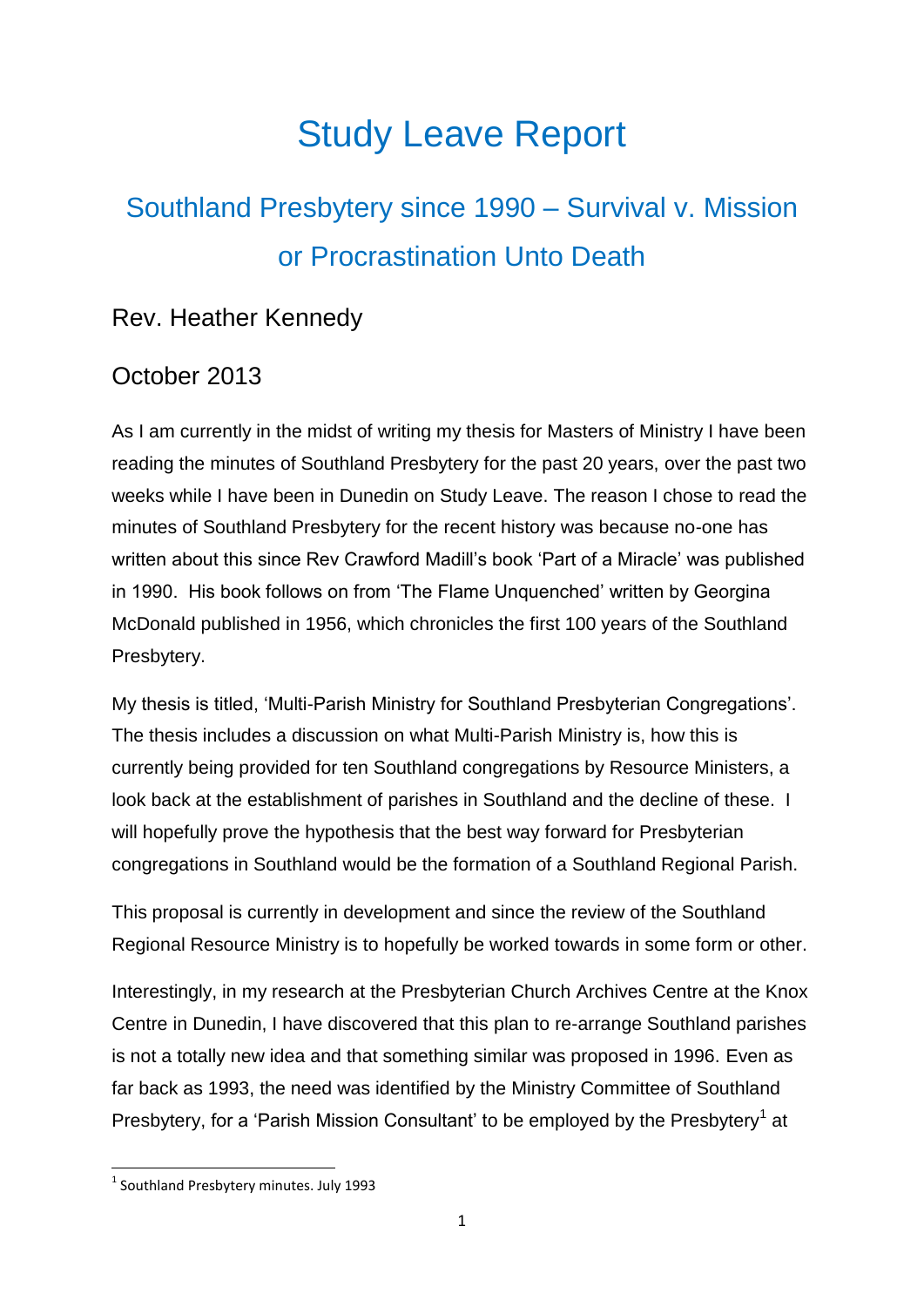one third of stipend, to work for Presbytery Committees, Special Committees and Commissions, Quinquennial Visitations, provide Resource Advice, planning assistance and be called upon in crisis situations<sup>2</sup>. The Parish Mission Consultant was charged with the duty of delivering the mission packages: 'From Maintenance to Mission', 'Gossiping the Gospel', 'Four Faces of Mission', 'Who Ministers Where?' and Growth Evangelism projects<sup>3</sup>, to encourage members of parishes to actively undertake these projects, to suggest initiatives and provide links for parishes as they seek to fulfil their mission<sup>4</sup>. This role was advertised in the Presbytery Notices in November 1993, following Appendixes 3i, 3ii and 3iii on the need for a Parish Mission Consultant. These appendices outlined the comparison between a Consultancy to a Director/Supervisor, the list of consultancy type work that was in hand or had been requested and the Presbytery tasks that would be involved in the role. Rev Ron Townsend was the only applicant for the job, and the Board of Nomination agreed that he was suitable for the job to commence in March 1994.

The Presbytery applied for funding for the role from the Synod of Otago and Southland to the tune of \$5700, which included a travel allowance of 763km per annum, with parishes using his services paying the travel costs for his visits. However, it is unclear whether this role was ever established as there do not appear to be any further references to the role and there are no reports to Presbytery from this Parish Mission Consultant and the work being undertaken, though the Presbytery minutes record Rev Townsend resigning from the role in May 1994, due to a lack of confidence in Presbytery but the resignation was withdrawn after mediation<sup>5</sup>. Funding was provided by the Synod and the Adam Hamilton Fund in August 1994, with there being no levy for parishes. The role was to be reviewed in December 1994, but Rev Townsend resigns in September 1994<sup>6</sup>.

By 1996, numerous reports<sup>7 8 9</sup>express great concern concerning the future of Southland Presbytery<sup>10</sup>. Some parishes with ministers, such as in Otautau, who

 $\frac{1}{2}$ Ibid.

 $3$  Ibid.

<sup>&</sup>lt;sup>4</sup> Ibid. November 1993. Advertisement in Presbytery Notices, following Appendixes 3i, 3ii and 3iii on the need for a Parish Mission Consultant.

 $<sup>5</sup>$  Ibid. May 1994</sup>

<sup>6</sup> Ibid. September 1994

<sup>&</sup>lt;sup>7</sup> Ibid. Ministry Committee report, November 1995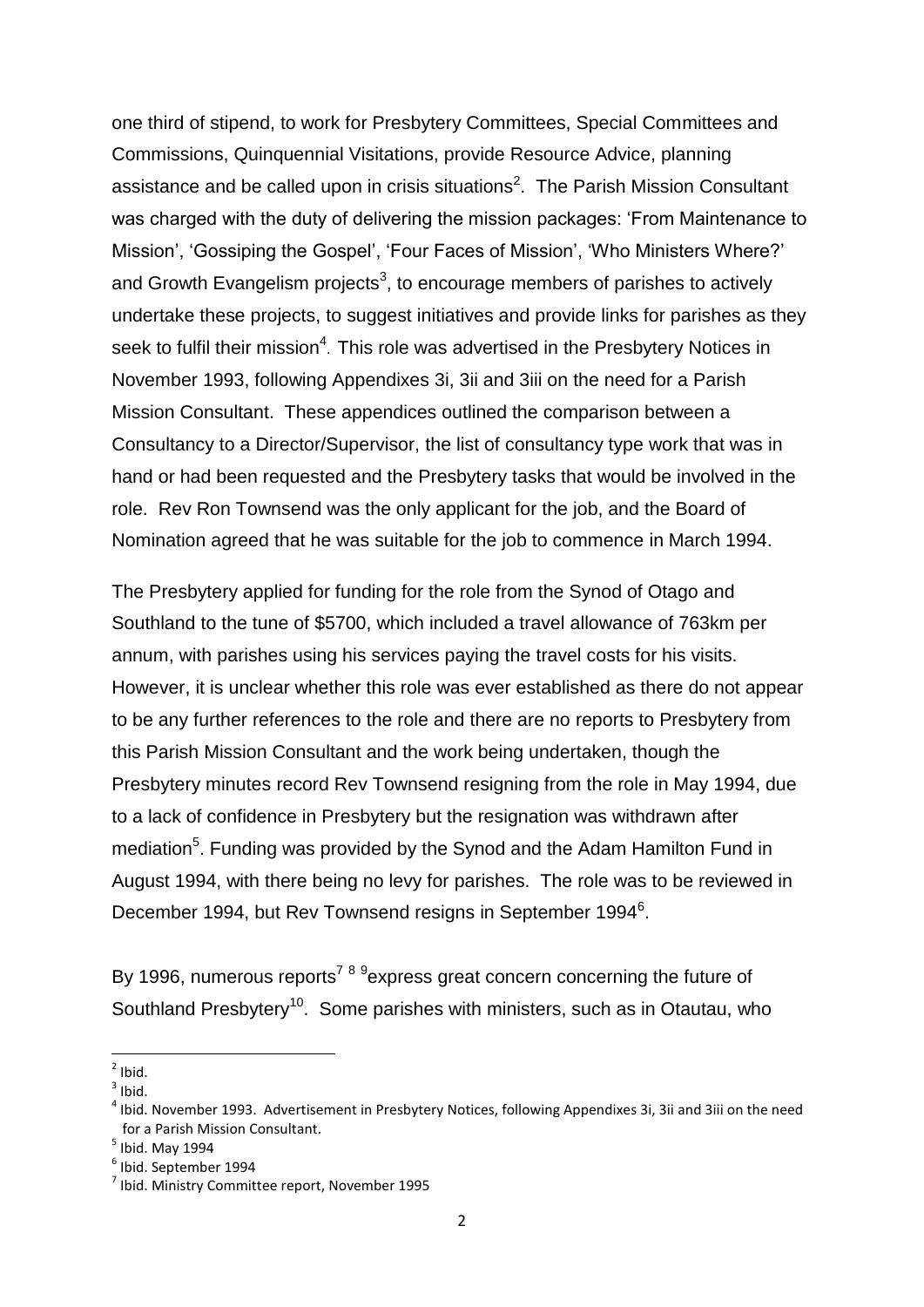were saying they could no longer afford to support them, due to falling membership numbers<sup>11</sup>. Because many parishes were employing lay pastors on short-term contracts<sup>12</sup> and eight parishes were identified as suffering hardship<sup>13</sup>, it was requested by Limestone Parish that a forum be held, not just for Western Southland parishes, but for all Southland Presbytery to examine the future of the Presbytery<sup>14</sup> and that a letter be sent to all Presbyterians in Southland outlining the concerns being encountered. Plans for the merger of several parishes with others, with there to be no vacancies filled until this had been achieved, were suggested. An amendment to these proposals allowed for parishes to fill their vacancies, but a full review of Parish boundaries, Parish building requirements and future membership trends, and present and future requirements for Ministry, was to be carried out<sup>15</sup>. July 1996, saw proposals for various option for West valley-yoked parishes and for Central Southland as clusters of parishes.

In February 1996, a report from the Futures Work Group urged parishes and the presbytery to realise that 'they should no longer expect society to follow the Gospel and come to church<sup>16</sup>, but they should feel empowered to undertake a mission approach, to avoid a maintenance model, rather re-program for mission, but to realise that it would take time to restructure.<sup>17</sup> Some suggested ideas for restructuring of parishes and their neighbours found the most enthusiasm for the grouping of Central Southland parishes. At meetings held on 4<sup>th</sup> and 5<sup>th</sup> December, 1996, 4<sup>th</sup> and 10<sup>th</sup> February, 1997 (convened by Alan Paulin), parishes of Western and Central Southland discussed their various needs and possible ways of having them met alongside options for amalgamation and co-operation between parishes. Parishes of Eastern and Southern Southland also looked at their options and possibilities for the future<sup>18</sup>.

<sup>8</sup> Ibid. Joint Regional Committee (JRC) report, November 1995

<sup>&</sup>lt;sup>9</sup> Ibid. St. Stephens Vacancy report, February 1996

<sup>&</sup>lt;sup>10</sup> Ibid. Business Committee report, Addendum A, March 1996

 $11$  Ibid. JRC report, March 1996

 $12$  Ibid.

<sup>13</sup> Ibid. Ministry Committee report, November 1995

<sup>14</sup> Ibid. Letter tabled from Limestone Plains parish, October 1995

<sup>&</sup>lt;sup>15</sup> Southland Presbytery Minutes, April 1996, with various options included for ways ahead for the future.

<sup>&</sup>lt;sup>16</sup> Ibid, 4 February 1997

 $17$  Ibid.

 $18$  Ibid.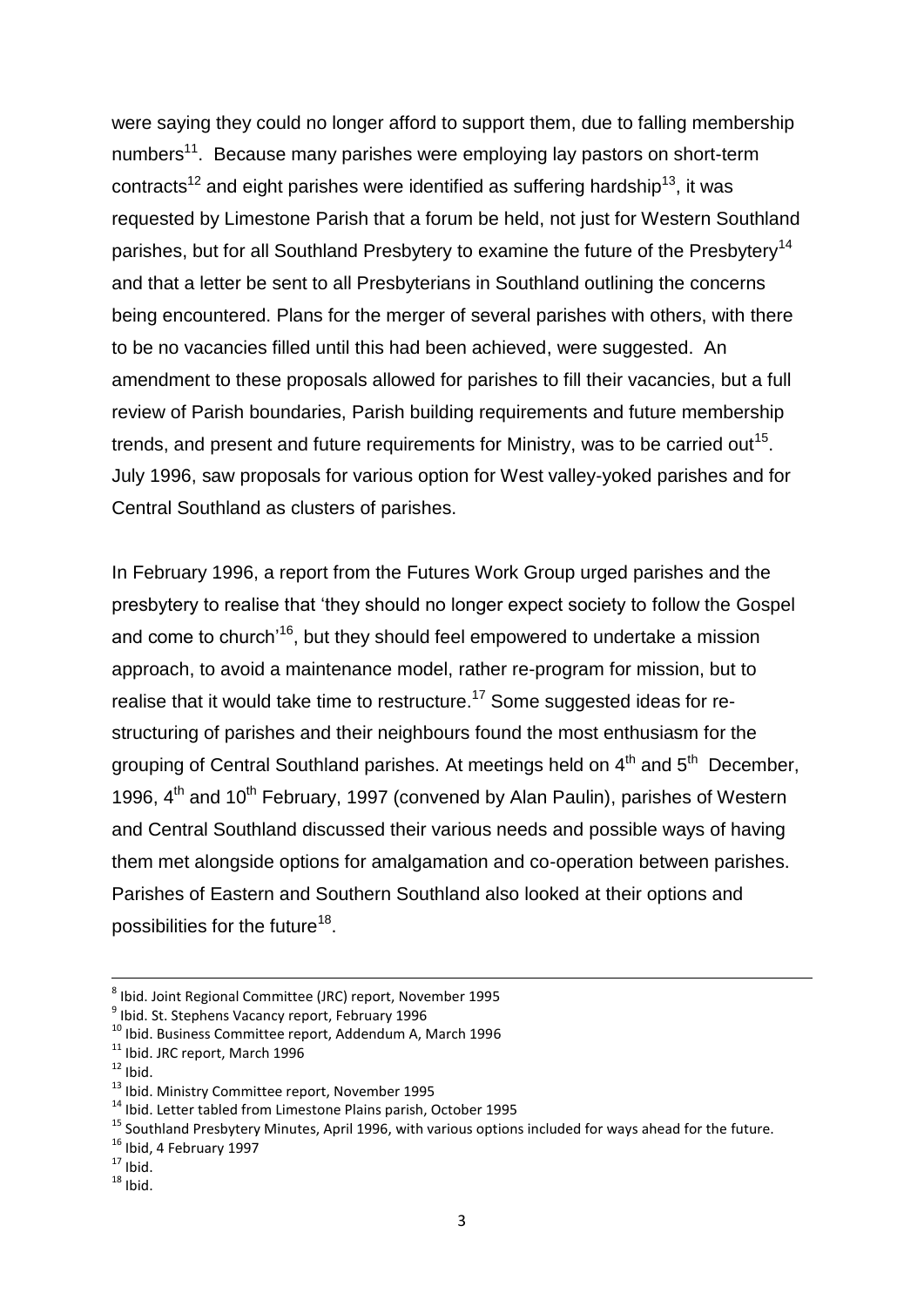A positive outcome of discussions was an initial step towards the amalgamation of the Merrivale/Waiau and Tuatapere/Orepuki parishes from 21 February 1997. From March 1997 became known as the Waiau Valley parish, with a service of Inauguration held on 29<sup>th</sup> June at Orawia Church. Otautau/Waiono parish employed a part-time Lay Supply minister (Mrs Judith Day), as well as Summer Supply, and Limestone Plains undertook to have worship held in three locations on a rotational basis, to replace the need for a service in each location every week $^{19}$ .

By May 1997 a plan emerged to establish a circuit amongst the parishes of Western Southland that would be facilitated by both Lay and Ordained Ministry to provide support and leadership, with due consideration for each parishes needs, keeping in mind the risk of rushing into something without an agreed process. This ministry model, to be called the Longwood Circuit, would recognise the various characteristics that could be provided by the Ministers involved. At this time the parishes of Wallacetown and St. Stephens had met and decided not to link together and each then sought to fill their vacancies $^{20}$ .

A comprehensive Report from the Futures Committee to the Southland Presbytery, dated 30 June 1997, outlines the task of the committee, the meetings held, the propositions and outcomes. It was 'generally agreed that the present situation is not tenable<sup> $21$ </sup> and eight themes were identified as follows:

- a) clergy and lay people working together in leadership
- b) a mission focus rather than a chaplaincy model of ministry
- c) a desire to be active in and relevant to our local community
- d) work to meet the needs of people under forty
- e) a range of worship styles, with all including some contemporary music
- f) the congregation as the key missional unit but several are likely to be grouped for administrative purposes and served by a ministry team of lay and ordained people, some paid full time, some part time and some voluntary

<sup>&</sup>lt;sup>19</sup> Ibid, Neil Cowie, Presbytery Facilitator. Report on Progress on future in Far West of Presbytery, May 1997

 $20$  Ibid.

<sup>&</sup>lt;sup>21</sup> Ibid. Allan Paulin. Convenor. Futures Committee Report to Southland Presbytery. 30 June 1997.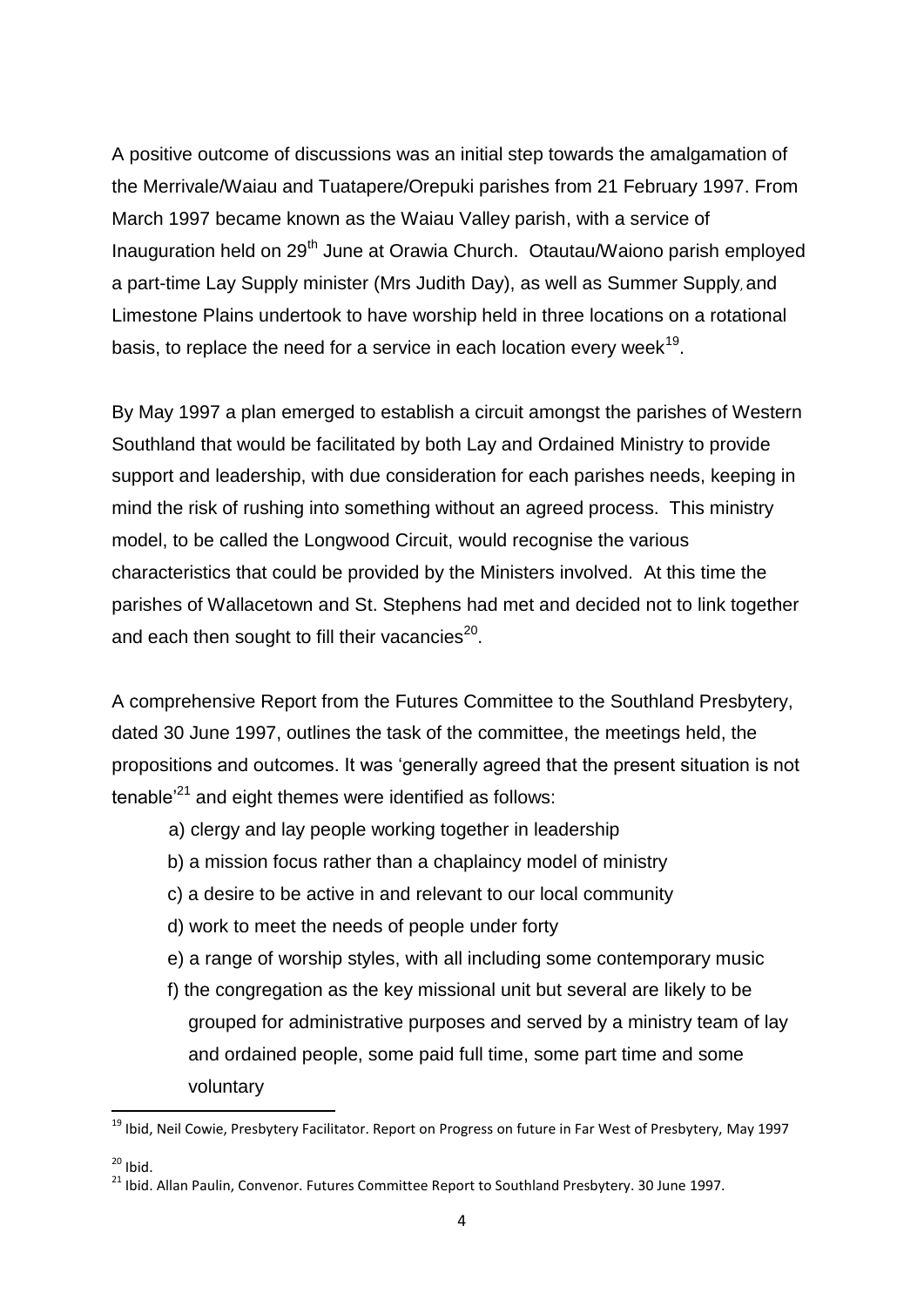- g) Minister's leadership seen as enablers and co-ordinators, sharing in innovation, rather than figureheads
- h) denominational linkage is less important than congregational home.<sup>22</sup>

The report also expressed a considerable degree of frustration, mainly due to there being little inclination or commitment by congregations to these bold future options, but preferring to only put in place cosmetic changes. The comment made was: 'If this conservatism remains, the few options available will reduce to none at all'<sup>23</sup>.

Each of the regions were given a programme of steps towards progress to implement and concluded with the final statement, 'We have been in these discussions many time before. DO IT NOW!'<sup>24</sup> As the situation had reached a critical stage it was strongly recommended that Presbytery act accordingly. This report appears to have presented to Presbytery at the same time as the following report from the Ministry Committee.

The Ministry Committee Report of August 1997, discussed issues relating to ministry and restructuring in the Southland Presbytery, covering the topics:

- 1) The Roots of the PCANZ as a reformed Church
- 2) The PCANZ's philosophy of Ministry
- 3) The Presbyterian Form of Church Government, As It Relates to the Ordained **Ministry**
- 4) Some Issues Affecting the Church/Presbytery At This Time:
	- The Decline of Denominationalism and the Coming Revival
	- The Problems of the PCANZ
	- What Value is the Ordained Minister?
	- The Right to Call
	- The Role of Interim Moderators When It is No Longer an Interim?
	- 5. Recommendation for Federal Model of Ministry
		- What it means to by a 'Federal' Model of Ministry?,
		- Why is this model being proposed?,

**<sup>.</sup>**  $22$  Ibid. These bullet points are taken from the Alan Paulin report from the Futures Committee.

 $23$  Ibid.

 $24$  Ibid.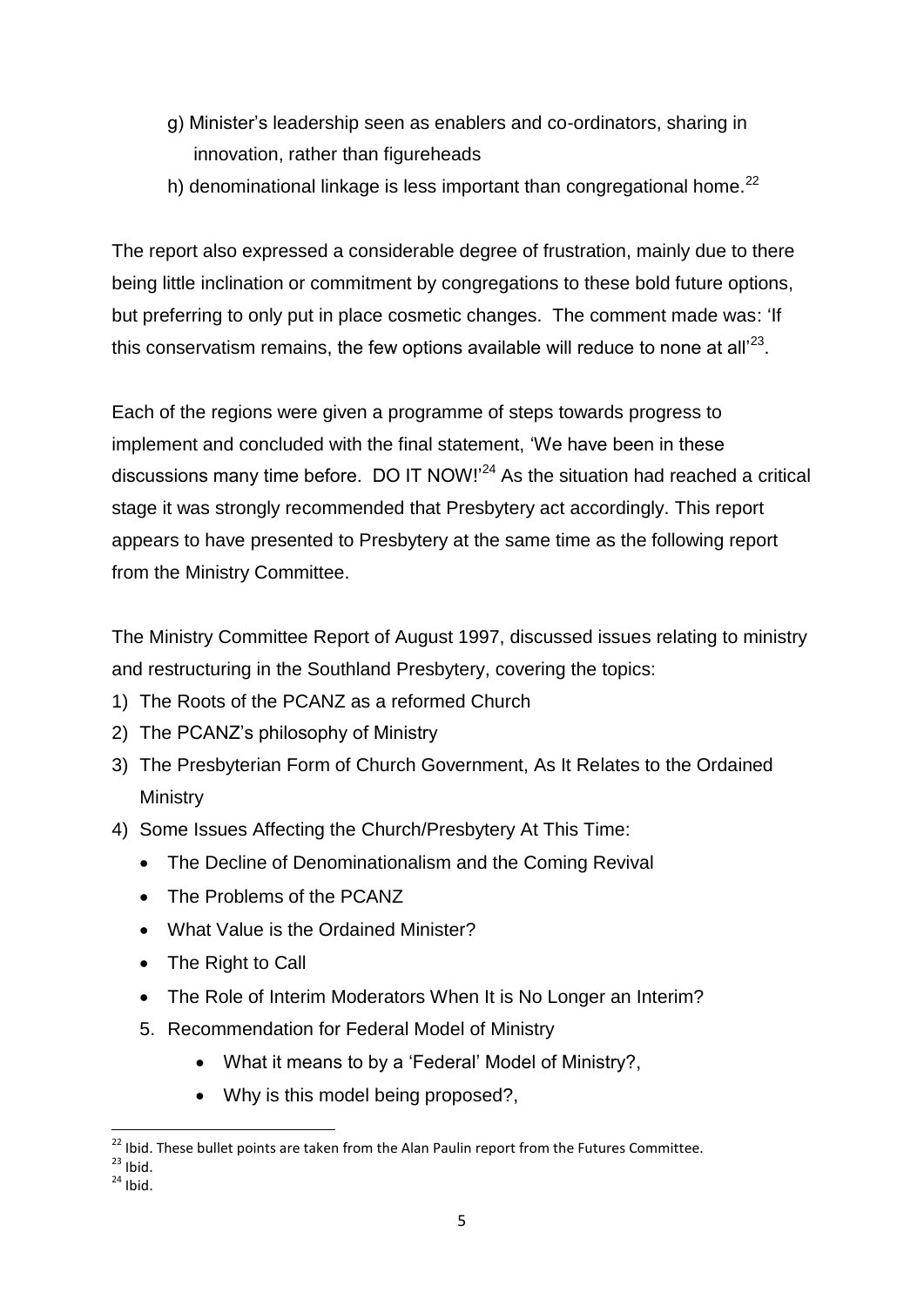- How should we go about implementing such a change?
- 6. Minister At Large in the Presbytery<sup>25</sup>.

This was followed in September 1997 by the Ministry Committee Special Report which explored the following topics:

- (1) How do the proposals in the futures report fit in with the proposed federal model in the ministry committee report?, with a better definition of the term 'Federal' and what groupings of parishes do we envisage?;
- (2) How will a Federal Model provide a fairer distribution of lay and ordained Ministry Resources across the Presbytery and how will it enable Presbytery to better fulfil its responsibility to [provide ministry to every part of the Presbytery?;
- (3) Giving further consideration to the implementation of such a proposal; a further look at the audit and how will these proposals further a Mission Focus?<sup>26</sup>

The recommendations from this report included the implementation of a complete re-structuring of all parishes into viable and appropriate groupings, to be phased in one group at a time, with Presbytery employing a suitable person for 3 years fulltime, possibly funded by the Synod of Otago and Southland Mission and Evangelism Fund and PSDS (Presbyterian Savings and Development) to oversee the undertaking of these recommendations<sup>27</sup>. Southland Presbytery adopted these recommendations on September 2<sup>nd</sup>, 1997. A job description for the Oversight of Rearrangement of Parishes in Southland Presbytery, as developed, was presented in December 1997, along with the terms of call for the role as a part-time or full-time position. The position was advertised, but remained vacant.

By June 1998, it became clear that nothing would happen if Presbytery continued to wait for the right person to apply to take on the role of overseeing the rearrangement of the parishes. The Convenor of the Sub-Committee to fill the role of Parish Arrangement Oversight, commented that the present parish system was

<sup>&</sup>lt;sup>25</sup> Ibid. Rev. David Gordon, Convenor. Ministry Committee Report. August 1997

<sup>&</sup>lt;sup>26</sup> Ibid. September 1997

 $27$  Ibdi.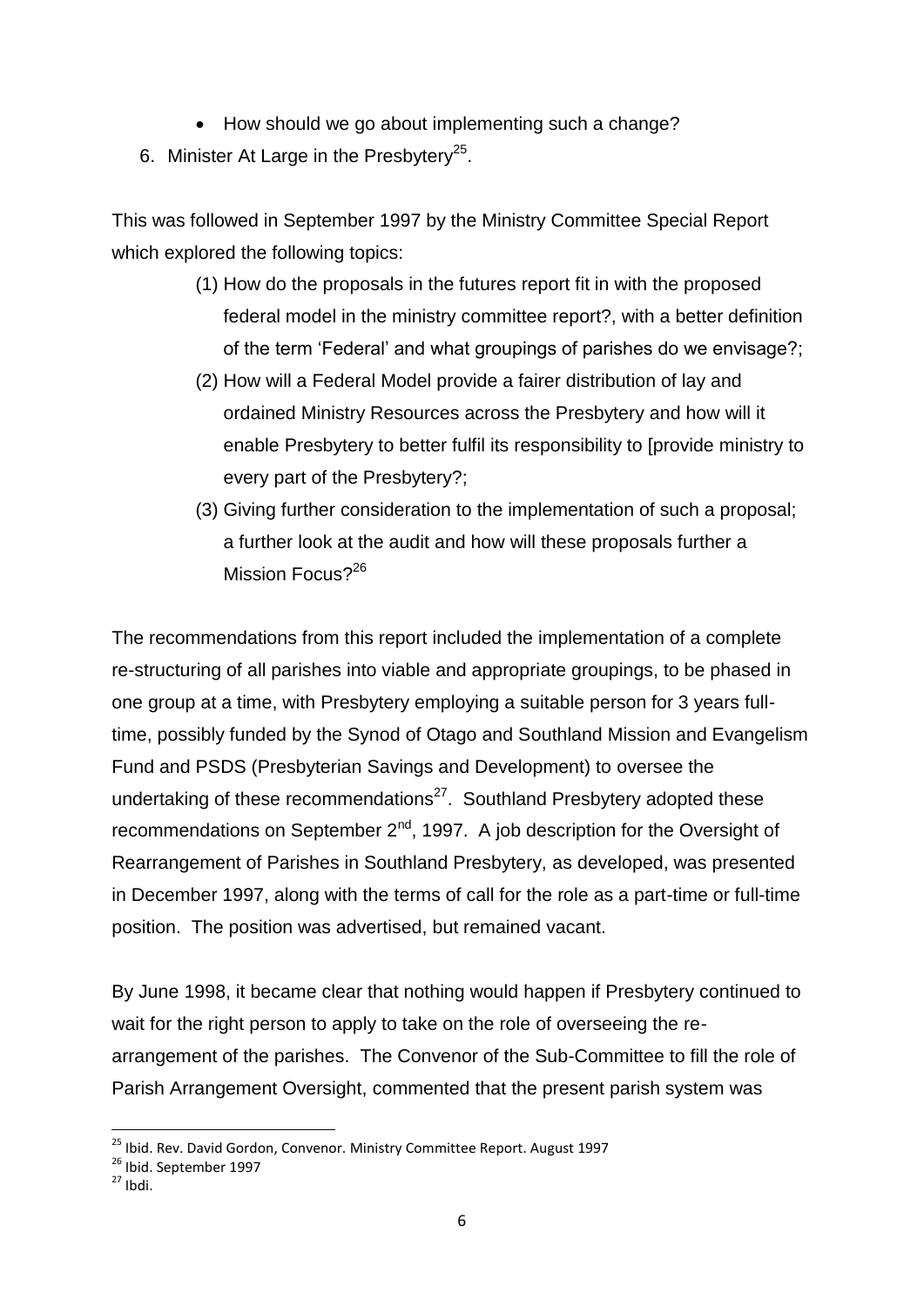unworkable and a cluster system would be better. He pointed out that in order to achieve change there were three alternatives: a) the worst method, to do it ourselves and take many years, b) the best method, to do it ourselves soon with a minimum of fuss, and c) the realistic way, to employ someone to do the task<sup>28</sup>.

A 'Report on Progress on Future in West of the Presbytery' received by Southland Presbytery from Rev. Neil Cowie, Presbytery Facilitator, in December 1998, that asks: 'What is going to happen in the Parishes of Limestone Plains, Riverton, Otautau and Waiau Valley? Only God knows and the leaders are trying to discern His plans<sup>'29</sup> It lists the meetings that had been held and the discussions that had taken place and makes the general assessment that 'each parish has got over the emotional turmoil of instability and uncertainty of the past, to become now more practical and focussed on mission'. At a meeting held on 8 November '98 Presbytery decided to move forward in considering a Longwood Parish to embrace all four parishes, with each parish appointing two 'committee' representatives to meet in 1999, to consider proposals on working together, and produce a 'Longwood Newsletter' to communicate between parishes.<sup>30</sup> This was followed by a meeting on 3 April 1999.

During this period the following parishes were vacant and looking for ministry alternatives to calling a full-time Ordained Minister. At the time these parishes were using various forms of leadership as follows:

- Mossburn part-time lay supply
- Otautau/Waiono Union part-time Methodist lay supply, Presbyterian pulpit supply and summer supply and some Ordained Ministry supply at Ohai/Nightcaps
- Waiau Valley part-time lay supply
- Riverton Union Methodist Minister
- Limestone Plains part-time Local Limited Minister
- Wallacetown vacant, lay leadership, seeking Ordained Minister, filled Jan. '99

**<sup>.</sup>** <sup>28</sup> Ibid. Rev. Clive Haliday. 2 June 1998

 $^{29}$  Ibid.

 $30$  Ibid.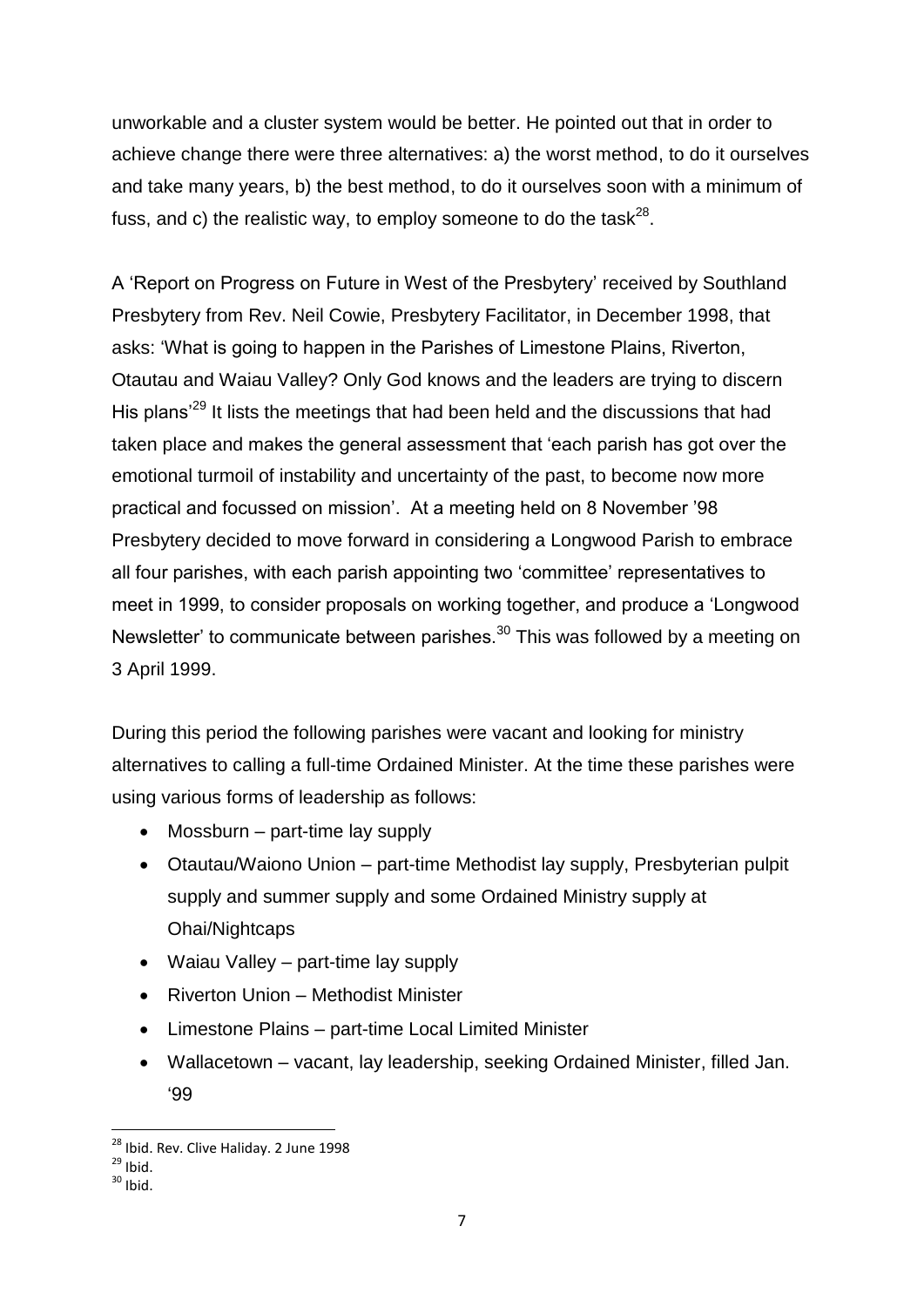- St. Stephens Vacant then Full-time Ordained Minister, Dec. '98
- St Pauls part-time lay supply
- Bluff Co-operating Methodist ministry supply with lay (and some Ordained) pulpit supply
- Oban Pulpit Supply, lay and Ordained. $31$

Woodlands and Oteramika/Kennington, also indicated they can no longer sustain full-time Ordained ministry and some others, St Pauls, Knox and St Andrews, indicated that situation was rapidly approaching for them as well. This prompted a discussion paper from Allan Paulin, Co-Director Southern South Island Mission Resource Team, in September 2001, which contends that Southland Presbytery needs to make some difficult strategic decisions $32$ . He identifies Invercargill and its surrounds as having 16 parishes, a much larger number than seems necessary and suggests that 8 parishes would be a much more workable number. He also points out that of the 27 parishes in the Presbytery only one lived within its non-capital income in the last financial year. He goes on to suggest some workable amalgamations and groupings (similar to the grouping or federal model previous suggested for rural parishes) of city congregations, with reference to some of the possible links with those rural parishes close to the city. He urges the Presbytery 'to act NOW as the potential to fill vacancies is limited and parishes may fall over with consequent frustration, hurt and loss<sup>33</sup>.

The Report of the Joint Regional Committee (JRC) of the Uniting Congregations of Aotearoa New Zealand (UCANZ), for October 2002, notes that in three of the western parishes (Riverton, Limestone Plains and Otautau/Waiono) there are still ongoing discussions regarding co-operation between them, with the sharing of ministry resources and collaboration on training for lay leaders.<sup>34</sup>

At a meeting held 2 December 2003, between the Mission Committee and Rev John Daniels, Synod Mission Advisor, discussed models of church for those parishes

 $33$  Ibid.

<sup>&</sup>lt;sup>31</sup> Ibid. Vacancy Reports to Southland Presbytery for 1997/1998

<sup>&</sup>lt;sup>32</sup> Ibid. Allan Paulin. Report to Southland Presbytery, September 2001

<sup>34</sup> Ibid. Southland Presbytery Minutes. October 2002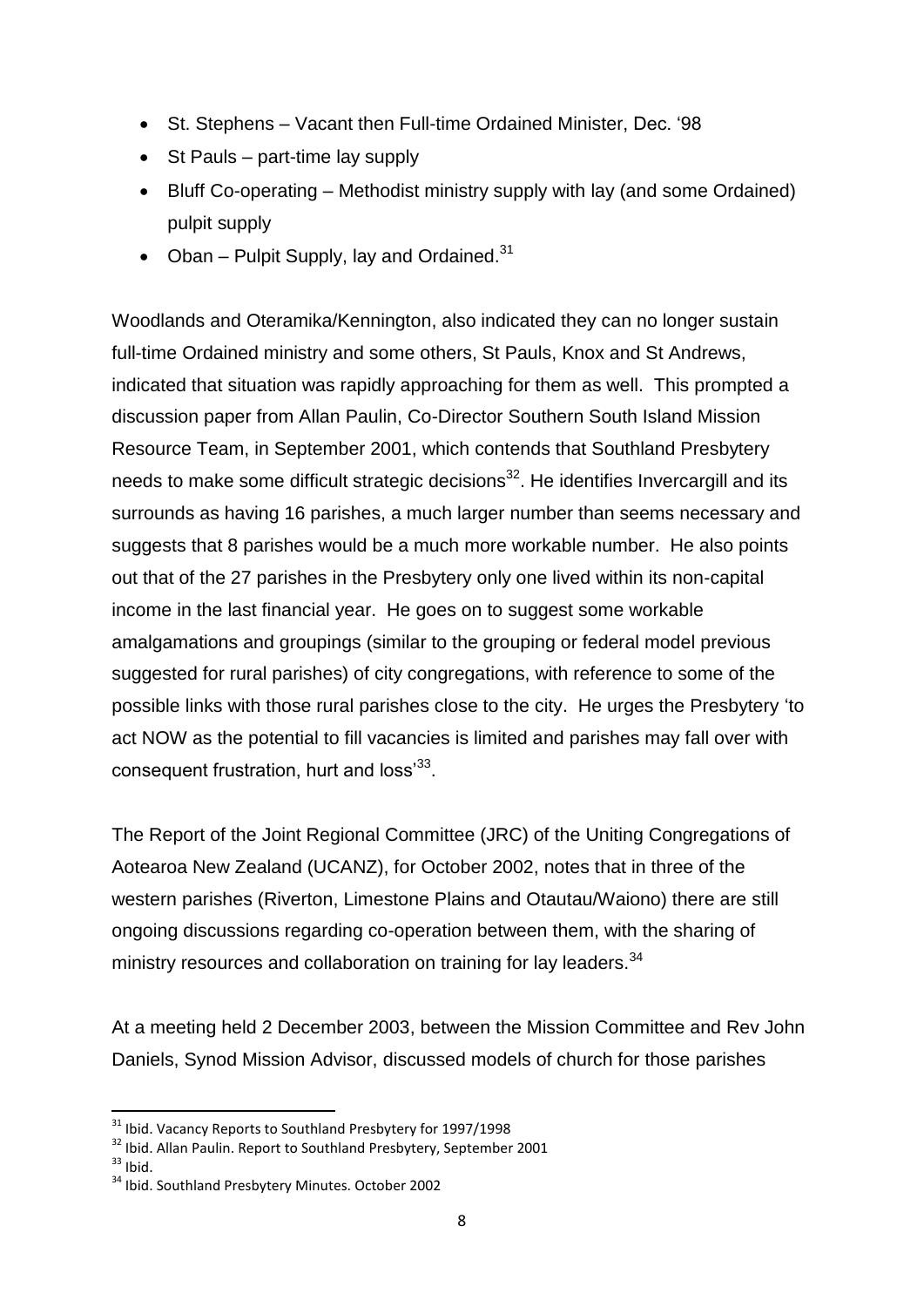unable to sustain an Ordained Ministry. These models included: House Church, for small numbers, supported by a mentor and resource minister; Local Ministry Teams (LMT), where there were people able to take on various roles, supported by a Resource Minister; or a combination of these with a Resource Minister working with a number of parishes, who could be assisted by the Mission Resource Committee of Synod to undertake a strategic review of what resourcing each parish would require for their mission and future plans.<sup>35</sup>

In July 2004, Rev. Dr. Simon Rae presented report to Presbytery entitled 'An Uncalled-for Report from the Moderator'. In it, he states that the Presbytery is in a near-terminal crisis, or 'melt-down'. He goes on to say that the Presbytery is unable to function as it should to sustain the values Assembly has identified, of safe ministry, healthy congregations and mission orientation (as opposed to survival strategies). He points out that the workloads on Ministers, Presbytery Elders and Presbytery Committees are too heavy, with multiple responsibilities for many people. He highlights a radical unwillingness to change, risk co-operation or share power, especially with reference to the Allan Paulin plan, which was ignored, allowing parishes to just do their own thing, without stable Ordained Ministry, and a lack of personnel for Visitations and Boards of Nomination. Ignoring Risk Management Processes could lead to abuse (and litigation) as statutory requirements of a duty of care are being neglected. This being evident in the making of appointments and provision of supervision. He calls for parishes to be linked in Mission Units to call a full-time Nationally Ordained Minister (NOM) for each unit. There should be one Parish Council for each unit, to develop a mission strategy plan that uses their shared resources. This proposal would see parishes move away from historic territorial boundaries towards dynamic, viable, community facing mission units with strong lay leadership and stable Ordained Ministry. This would allow parishes to get to know each other, to act immediately, to sustain appropriate staffing<sup>36</sup>. Some suggestions he made towards which parishes would be in each unit were similar to the plan proposed by Allan Paulin.

<sup>&</sup>lt;sup>35</sup> Ibid. Keith Cameron, Convenor. Mission Committee Report, December 2003

<sup>&</sup>lt;sup>36</sup> Ibid. Rev Dr Simon Rae, Moderator Southland Presbytery. 22 July 2004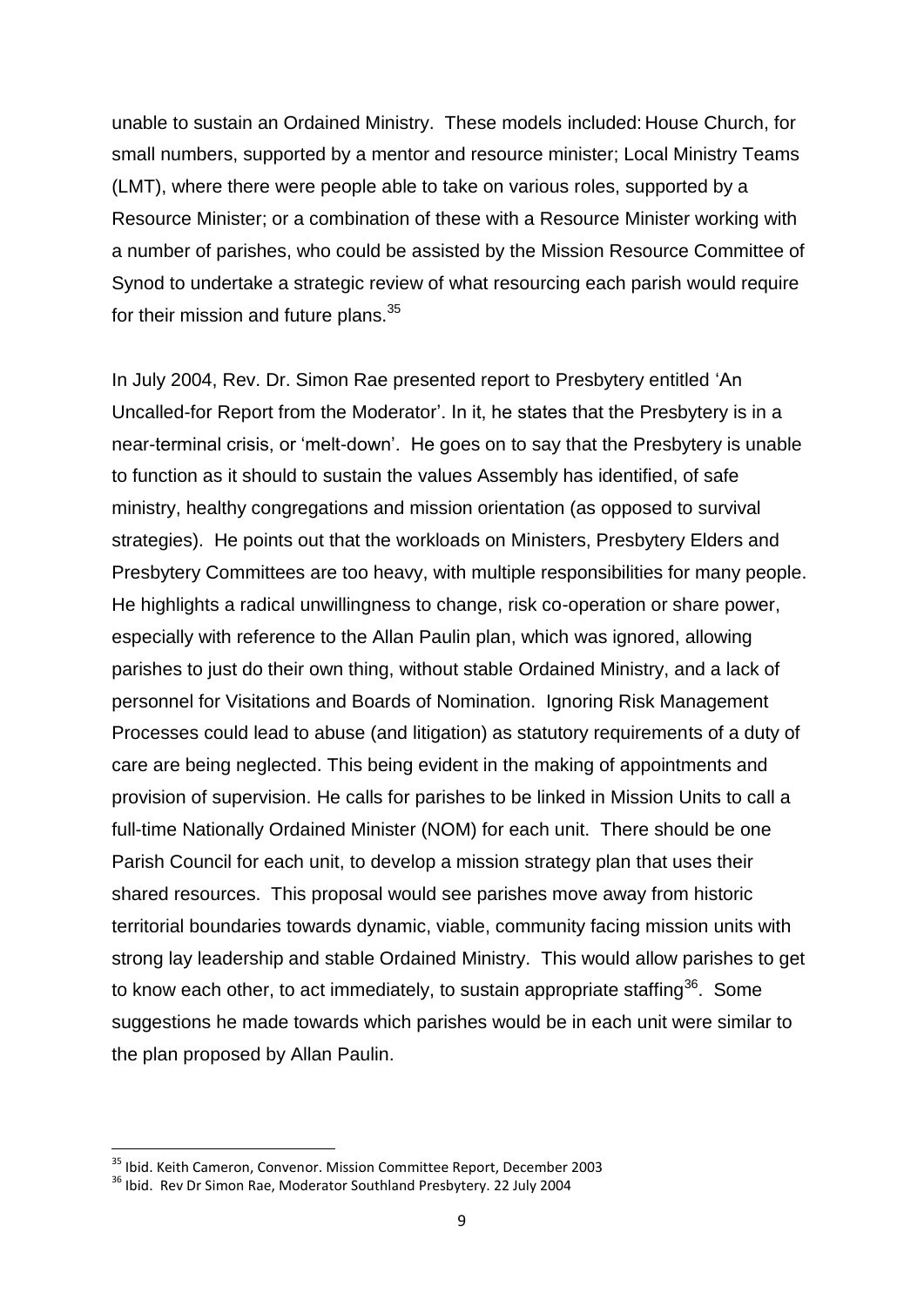In November 2004, parishes reported to the Mission and Ministry Committee, on the proposed clustering of parishes, with some expressing concerns, such as: more meetings, the need for evangelical outreach and ministry appointment processes. Presbytery voted to hold its meetings bi-monthly (March, May, July, September and November) with the clusters meeting on the other months of the year (February, April, June, August, October and December). Each of the seven clusters (with Te Anau to stand alone) were to meet early in 2005, to appoint a facilitator to organise meetings. This new arrangement was also seen as a way of relieving the workload of Interim Moderators, who for some were working with up to four parishes. They would now be supported by ministers in each cluster,  $37$  as there was to be at least one Ordained Minister in each cluster. This model also allowed for the inclusion of parishes in Co-operative Ventures, though it did not address the distances to be travelled by some parishes, such as Mossburn, Waiau Valley and Oban, whose leaders expressed their unwillingness to attend most of the meetings. However, it was generally felt that this model of strategic planning would be a positive step towards a healthy Presbytery,  $38$  as was proposed by the Reform Group of Assembly in its paper on Healthy Congregations.<sup>39</sup>

At this time terms of appointment had been adopted for the setting up of a Local Ministry Team and this was then actively undertaken by Knox parish. However, this model also saw the requirement to have in place a Resource Minister for each team, putting further pressure on the limited number of ministers available for this role. Therefore at the February 2005 meeting of the Mission and Ministry Committee, ways of providing Resource ministry were suggested: 1) for a NOM to be provided with 15% stipend for working with one LMT, 2) for Presbytery to appoint a Resource Minister for up to five LMT's with each providing 20% of stipend, 3) for Presbytery to appoint a Resource Minister to coach and mentor LMT's (like a Rural Chaplain), 4) for suitable retired ministers to be considered as a Resource Minister for a LMT, 5) for a NOM within the LMT's parishes cluster, to be contracted for percentage of stipend for the role of Resource Minister within the cluster. At this meeting the role of a Parish Enabler was also developed and proposed as a person who might work

<sup>&</sup>lt;sup>37</sup> Ibid. Rev Neville Jackson, Convenor. Southland Presbytery minutes December 2004

 $38$  Ibid.

 $39$  Ibid.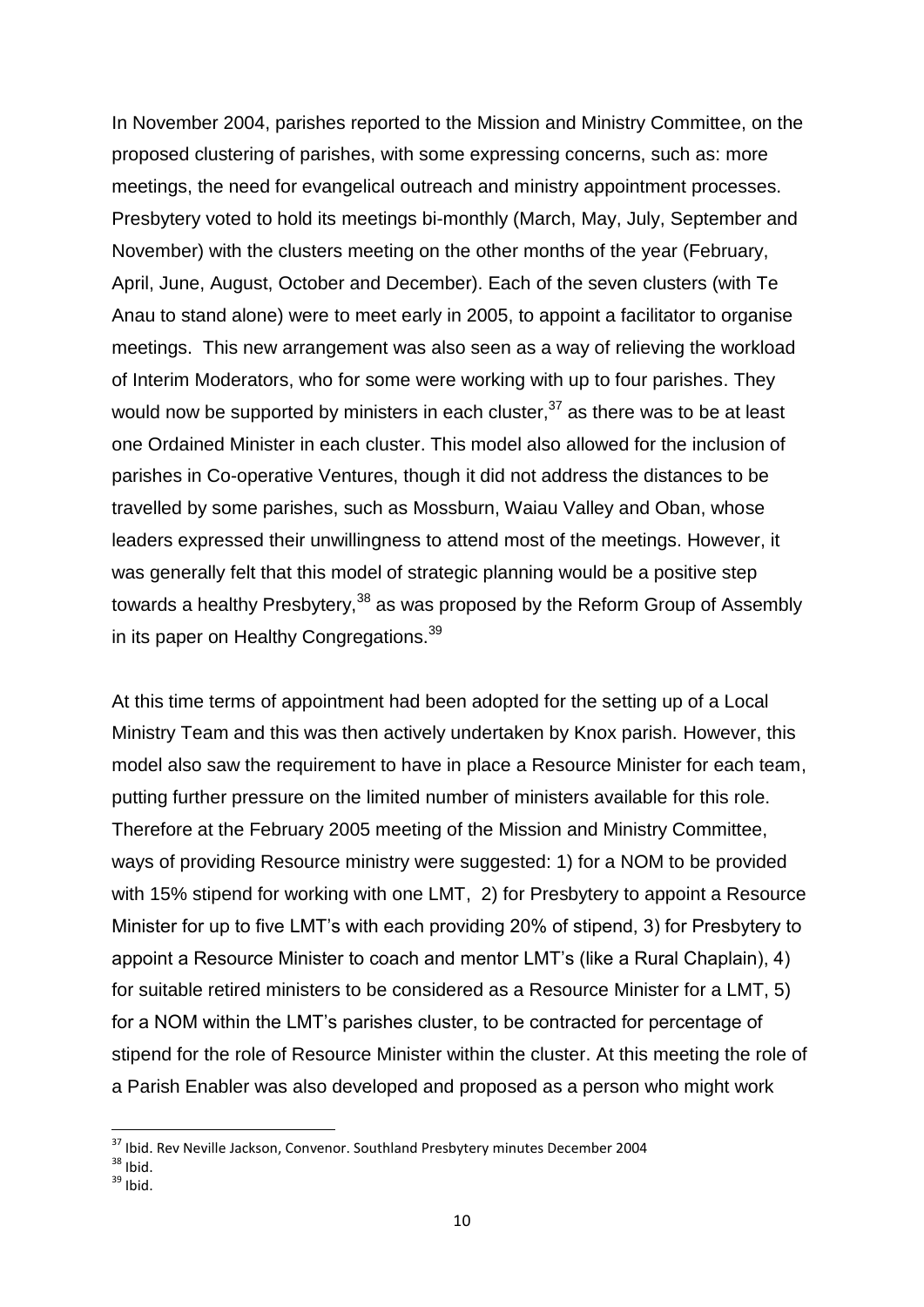across 4-5 parishes with each providing a percentage of stipend. $40$  In July 2005, St Paul's parish also indicate their intention to form a Local Ministry Team.<sup>41</sup>

Another strategy adopted by the Presbytery to reduce the workload for Interim Moderators was to appoint an Elder to Moderate Session meetings, to save them from having to moderate every meeting. Traditionally Interim Moderators, while being Minister in another parish, also chaired Session and Congregational Meetings, conducted weddings, funerals and sacraments, in the absence of Ordained clergy in the vacant parish they were Interim Moderator for. This new role of Moderating Elder was instigated on the understanding that the Moderating Elder would seek advice and guidance from NOM's when needed and make it known to whom parishioners could approach in matters of complaint.<sup>42</sup> This role was then adopted by Oban, Limestone Plains, Mossburn, Wallacetown and St Stephen's as well as Woodlands, Oteramika/Kennington, PIC (Pacific Island Church), Richmond Grove and Toitois. The committee also made allowance for the short-term appointment of Lay Ministers (six months at a time) to alleviate the lack of LOM's and NOM's, especially as there now was not an Ordained Minister in each of the cluster groups. This dearth of clergy was also making it difficult to find appropriate Resource Ministers for LMT's, and expressed that some members of LMT's might benefit from attending courses provided by Knox School of Ministry and that if they do so this be recognised as Continuing Ministry Formation.<sup>43</sup> Alongside these proposals there was also highlighted the need for Elders to be trained and Commissioned to conduct Baptisms as well as the Sacrament of Holy Communion.

Following on from the Synod Review of Presbyteries in April 2006, the Mission and Ministry Committee prepared a report on the Revised Functions of Congregational Clusters and the Cluster make-up was revised as well. Key roles of the cluster group were defined, the parishes in each cluster identified along with key personnel in each cluster.

<sup>&</sup>lt;sup>40</sup> Ibid. February 2005

<sup>41</sup> Ibid. Craig Stoneman, Nola Stuart, Board of Discernment report, July 2005.

<sup>42</sup> Ibid. Alastair Taylor, Convenor. Mission and Ministry Committee report, October 2005  $43$  Ibid.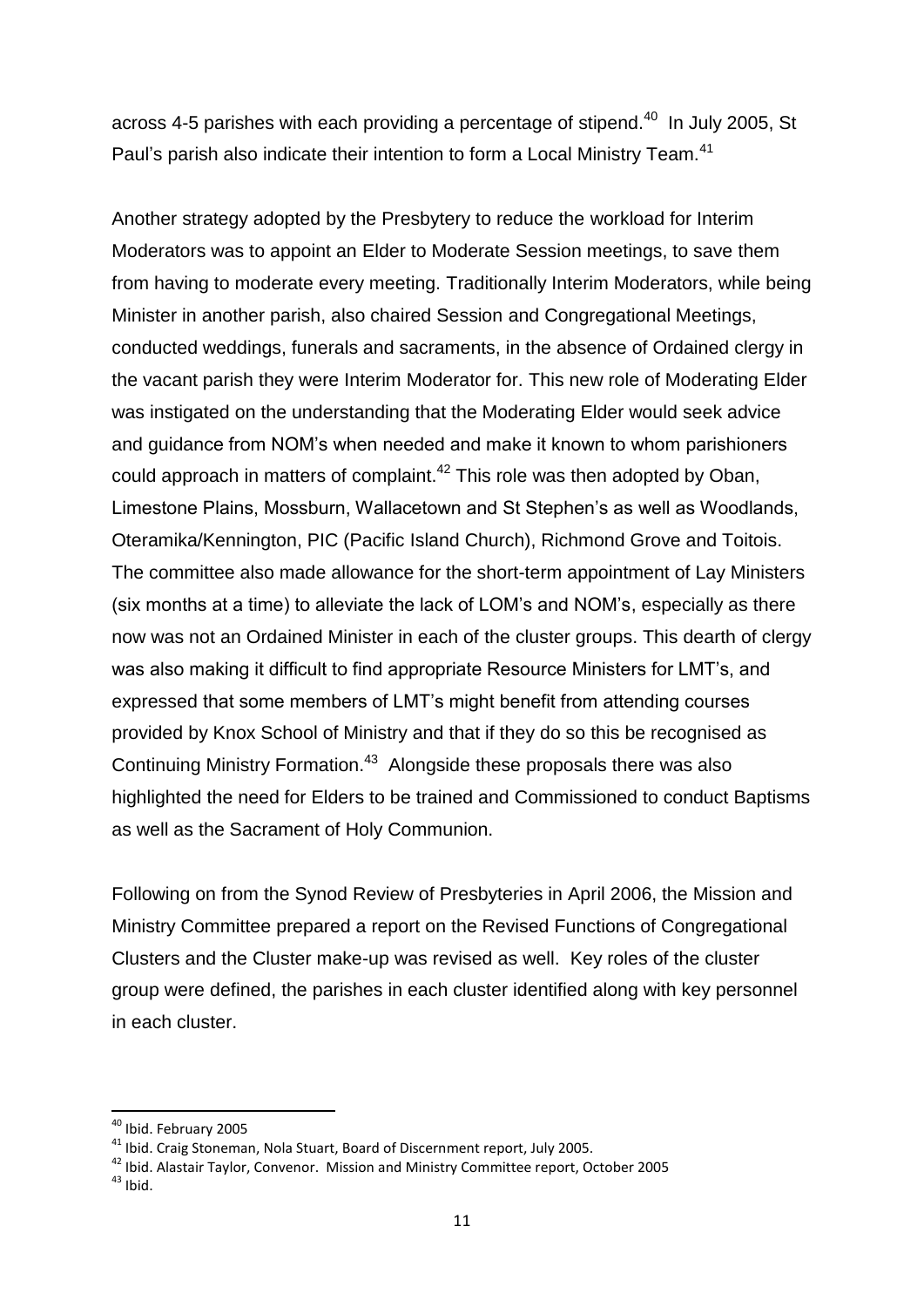I was personally involved as the APW (Association of Presbyterian Women) representative to Presbytery, beginning in February 2003, then later as a member of the Presbytery Executive and Convenor of the Administration Committee. I can recall that with regard to the cluster groupings of parishes, the bi-monthly meetings became more and more difficult to plan, with fewer and fewer representatives attending<sup>44</sup>. Within a year or so, support for this model diminished to the point that it was no longer tenable, with communication being parishes cited as one of the difficulties<sup>45</sup>. This then left a significant vacuum of ministry oversight for a significant number of vacant parishes. Ten parishes in the Presbytery were identified as having an Interim Moderator; three had established Local Ministry Teams over a number of years since 2005, two with a Resource Minister and one still looking for a RM, two with Lay Supply ministers, Interim Moderators were responsible for three parishes and one parish was a Co-operating Venture under Presbyterian oversight. Four parishes were identified as remote and unable to be linked or supported by a neighbouring parish<sup>46</sup>.

The first Local Ministry Team was commissioned in June 2005 at Knox Presbyterian Church in Invercargill. They appointed Rev. Roy McKenzie, a retired NOM from Gore, as their Resource Minister, who has since resigned from that role, now undertaken by Rev John Coutts from Edendale. $47$  This was closely followed by the commissioning of a Local Ministry Team at St Paul's, Invercargill, and then St. Stephen's.<sup>48</sup>

In December 2007 it was identified that there were twelve parishes in the previous Southland Presbytery that were classed as being vacant and being led by lay members, with oversight by Interim Moderators. This situation had come about during the preceding ten years when congregation numbers were in decline, finances were insufficient to employ an Ordained Minister and ministers were reluctant to accept a call to rural parishes in Southland. Four streams of ministry

#### $48$  Ibid.

<sup>&</sup>lt;sup>44</sup> By June 2007 there is no longer any mention of cluster group meetings or activities noted in Presbytery Minutes.

<sup>45</sup> Southland Presbytery minutes, March 2006

<sup>46</sup> Ibid. June 2007

<sup>&</sup>lt;sup>47</sup> The events in this paragraph are described in the Southland Presbytery minutes of 2005, accessed at the Presbyterian Archives in Dunedin.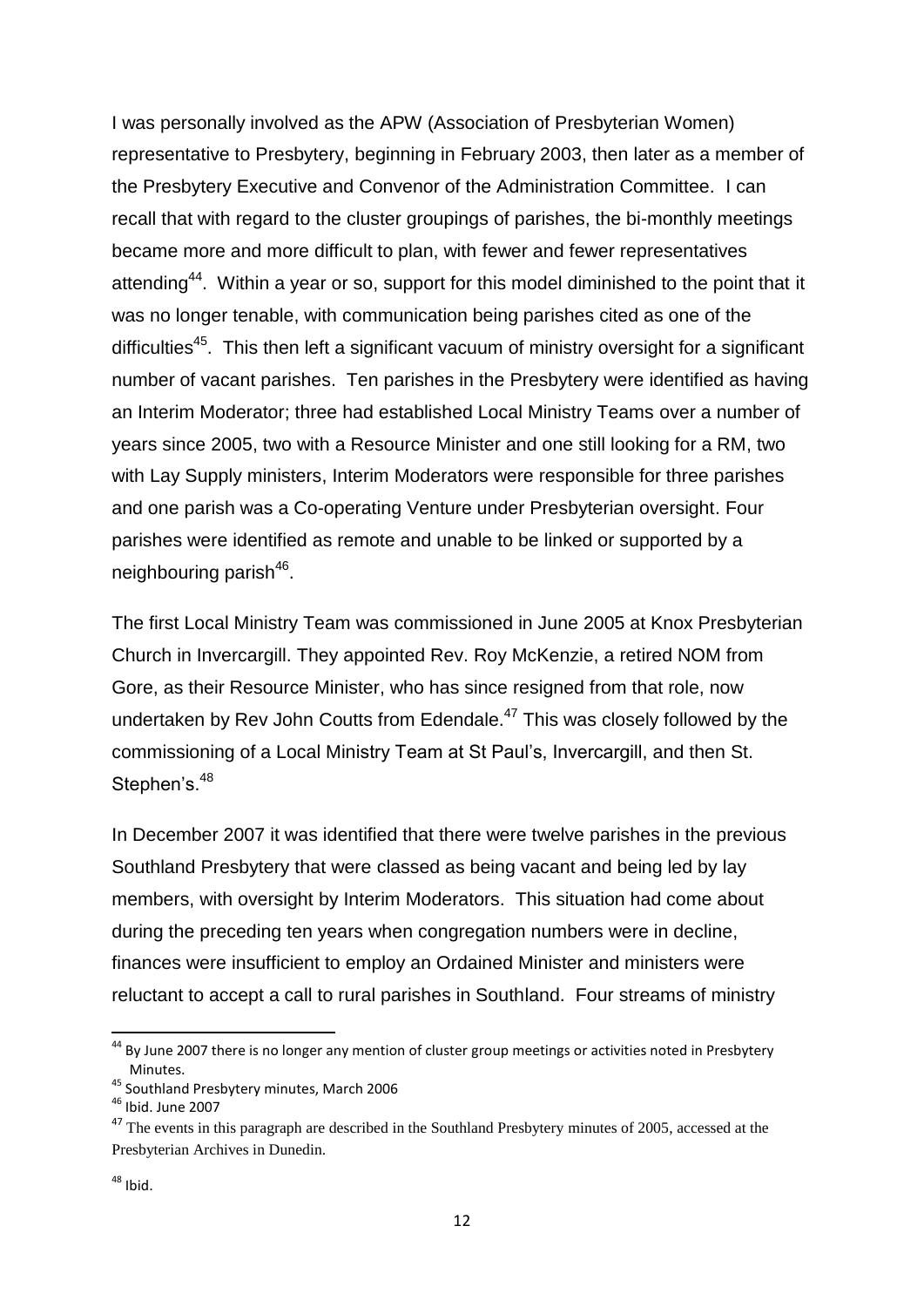have been identified by the Presbyterian Church of Aotearoa New Zealand<sup>49</sup>, Nationally Ordained Minister (NOM), Locally Ordained Ministry (LOM), Local Ministry Team (LMT) and Amorangi (or Maori Minister), and these were being developed at this time. The third stream was identified as the preferred option for many parishes who then proceeded to commission a team of lay leaders as a LMT, to take responsibility for key roles in the church, such as Worship Leader, Mission Leader, Pastoral Care Leader and sometimes other roles such as Administrator or Pastor.

While the requirement for these Lay Teams is for them to have a Resource Minister<sup>50</sup>, it was identified that there were very few Ordained Ministers in Southland available, or willing to move to Southland, who could undertake this role. A small group of Presbytery members met to write a job description and set up a Ministry Settlement Board, convened by Rev. Ian Crawford for a role initially described as a Presbytery Ministry Enabler, who would work 50% time for St. Paul's Church and 50% for five other parishes; being Wallacetown, Knox, Otautua/Waiono, St. Stephens and Limestone Plains.<sup>51</sup> A meeting was held at St. Paul' Church on 9 August 2008 to discuss issues relating to ministry, support for parishes with LMT's, Pastoral Assistants or Lay Assistants, at which the need for Resource Ministry was confirmed.<sup>52</sup> The position was advertised in National publications, in Spanz and PCANZ website, but there were no applicants, which was not surprising as very few would have a concept of what the role entailed. It was reported by the Ministry Settlement Board in July 2009 that 17 people had been approached.<sup>53</sup>

As it became clear that someone was needed to undertake this role, sooner, rather than later, it was thought that someone already resident in Southland might be able to take on the role. At the time, I was a Locally Ordained Minister (LOM), and I was in a situation when my employment status could change. Rev. Ian Crawford was in the same position. We came together to make a proposal. We were interviewed by the Ministry Settlement Board on 29 October 2009. Therefore Presbytery decided the two of us could take on the role, jointly, of Resource Ministers for Southland

<sup>&</sup>lt;sup>49</sup> PCANZ Book of Order, Guide for Ministry Settlement Boards, pg 11

<sup>50</sup> Ibid. Chapter 9.23, 9.24, 9.25, 9.26, 9.27, 9.28, 9.29, 9.30, 10.18 & 10.19

Htt[p://presbyterian.org.nz/sites/default/files/for\\_parishes/Book\\_of\\_Order\\_2010\\_corrected\\_March\\_2011.pdf](http://presbyterian.org.nz/sites/default/files/for_parishes/Book_of_Order_2010_corrected_March_2011.pdf) <sup>51</sup> Minutes of the Southland Presbytery for February 2008

<sup>&</sup>lt;sup>52</sup> Minutes of the Southland Presbytery for September 2008

<sup>&</sup>lt;sup>53</sup> Minutes of the Southland Presbytery for July 2009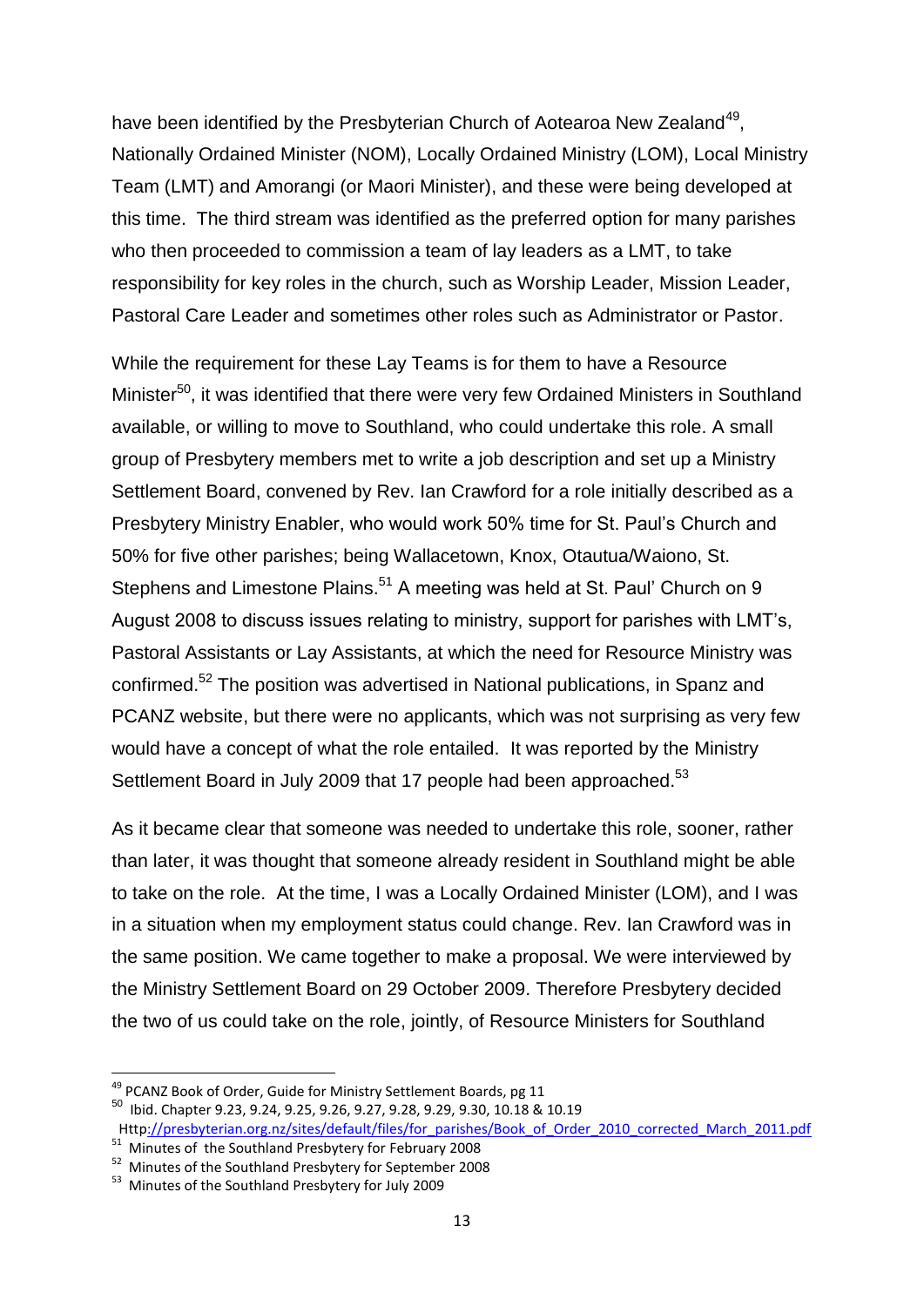parishes that did not have a minister. This also enabled all those Ministers in Southland who were Interim Moderators of those parishes, not seeking to fill their vacancy, to be discharged of this responsibility.

All parishes without an Ordained Minister were invited to commit to this initiative and a rationale of contribution towards the funding was calculated. An application to the Synod of Otago and Southland to gain major funding for three years of the project was sent, with an affirmative outcome. After a meeting with parish representatives in November 2009<sup>54</sup> nine of the twelve possible parishes committed to the partnership proposal and, after two more meetings, agreed to proceed with Rev. Ian Crawford supplying quarter time and myself half-time, for a period of three years, with annual reviews. We were duly inducted in a Service of Induction on 2 February, 2010, at St. Paul's Presbyterian Church, Invercargill for a three year term.

The member parishes of the Southland Regional Resource Ministry are: Oban (Stewart Island), Bluff Greenhills Co-operating, St. Paul's, St. Stephen's, Wallacetown, Limestone Plains, Otautau-Waiono, Waiau Valley and Mossburn. These range from Tuatapere in the West, to Mossburn in the North of Southland, to Bluff, south of Invercargill and Stewart Island. The furthest distance from Invercargill is to Mossburn, of 100kms, with Tuatapere almost as far and to get to Stewart Island there is the need to cross Foveaux Strait by air or ferry. St Paul's and St Stephens are city parishes and Wallacetown is nearby. Those parishes opting out were; Knox, Oteramika-Kennington and Woodlands. However, if their current arrangements are not sustainable, due to a lack of Ordained Ministers to be Interim Moderators or Resource Ministers, they may well have no option in the future and joining the Regional Resource Ministry could be their only choice.

When Rev Crawford and I were commissioned to this new role<sup>55</sup>, there was no job description and no outline of expectations, which was yet to be written. Parishes were asked what they thought the role entailed and what their specific ministry needs were. Some of the roles that were identified were:

- Taking services of worship, as and when able, on a pulpit supply roster
- Pastoral care, supervision and support of Local Ministry Team members and

 54 Minutes of the meeting of the Southland Presbytery for November 2009

<sup>55</sup> Ibid. February 2009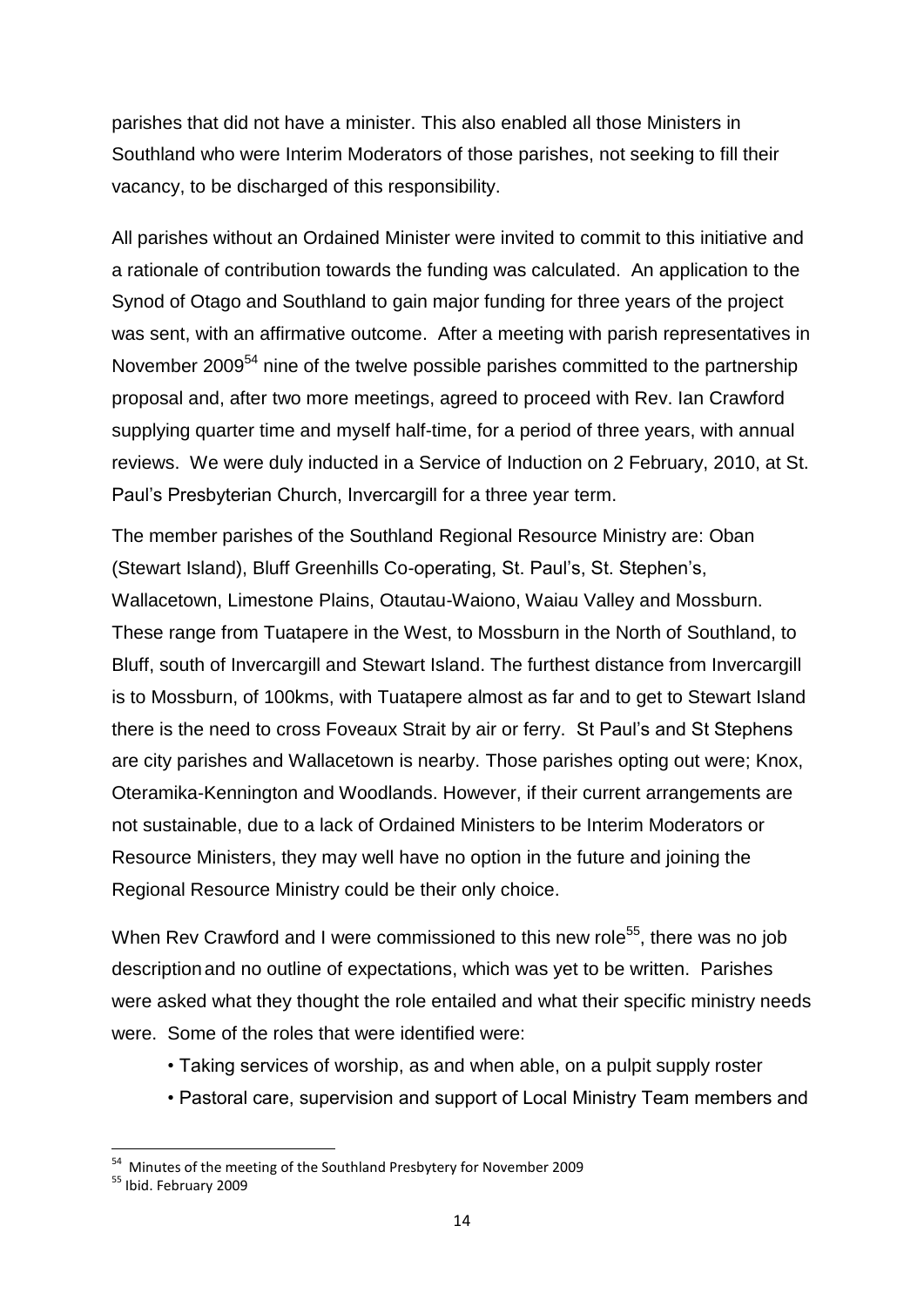members of Parish Council lead parishes.

- Training for Team members, especially for Licensed Communion and Baptism Elders and for those with specific responsibilities
- Providing resources, educational opportunities and networking

This role was assessed informally after one year at the first Annual Meeting of the Regional Resource Ministery<sup>56</sup>, where it was endorsed, with encouragement to continue providing ministry to those parishes involved. After three years a review was undertaken on behalf of the Reviews Workgroup of the Southern Presbytery by Rev Andrew Scott in February 2013, and presented to Presbytery Council in October 2013 $57$ . This review failed to acknowledge the reality people were living with in remote, small rural parishes and in fact seemed to ask the wrong questions, concluding with the assumption that parishioners were not getting 'value for money'. The review was retrospective and lacked vision, expressing no hope for the future discouraging the vision of a Regional Parish for Southland. On receipt of this review report Presbytery decided 'that the SRRM would continue until 30 June 2014, pursuant to some financial confirmation that we can afford it<sup>,58</sup>. Two representatives of Presbytery commissioned to meet with Congregations served by the Regional Resource Ministry, conducted a whistle-stop tour in November 2013 and formulated yet another report<sup>59</sup>. However, this report also fails to address the situation with any sense of authority.

The report recommends that Presbytery Council 'must work towards some form of alternative ministry, dream up something new or leave them [parishes] to their own devices'<sup>60</sup>. The report refers to congregations and cell groups, whereas most of the congregations are parishes and the cell-groups are congregations. For Presbytery Council to leave these parishes to their own devices is an abdication of the role of Presbytery, who would be failing to fulfil General Assembly's mandate as detailed in the Book of Order Chapter 5 on the establishment and dissolution of parishes, with particular reference to parishes with less than 40 members $^{61}$ .

 $\overline{a}$ 

<sup>&</sup>lt;sup>56</sup> Ibid. Report to Presbytery, March 2011

<sup>57</sup> Southern Presbytery minutes, October 2013

 $58$  Ibid.

<sup>&</sup>lt;sup>59</sup> Reg Weeks and Zona Pearce, 'Report to Presbytery Council on Congregations served by the Regional Resource Ministry. December 2013

 $60$  Ibid.

<sup>&</sup>lt;sup>61</sup> PCANZ Book of Order, Chapter 5.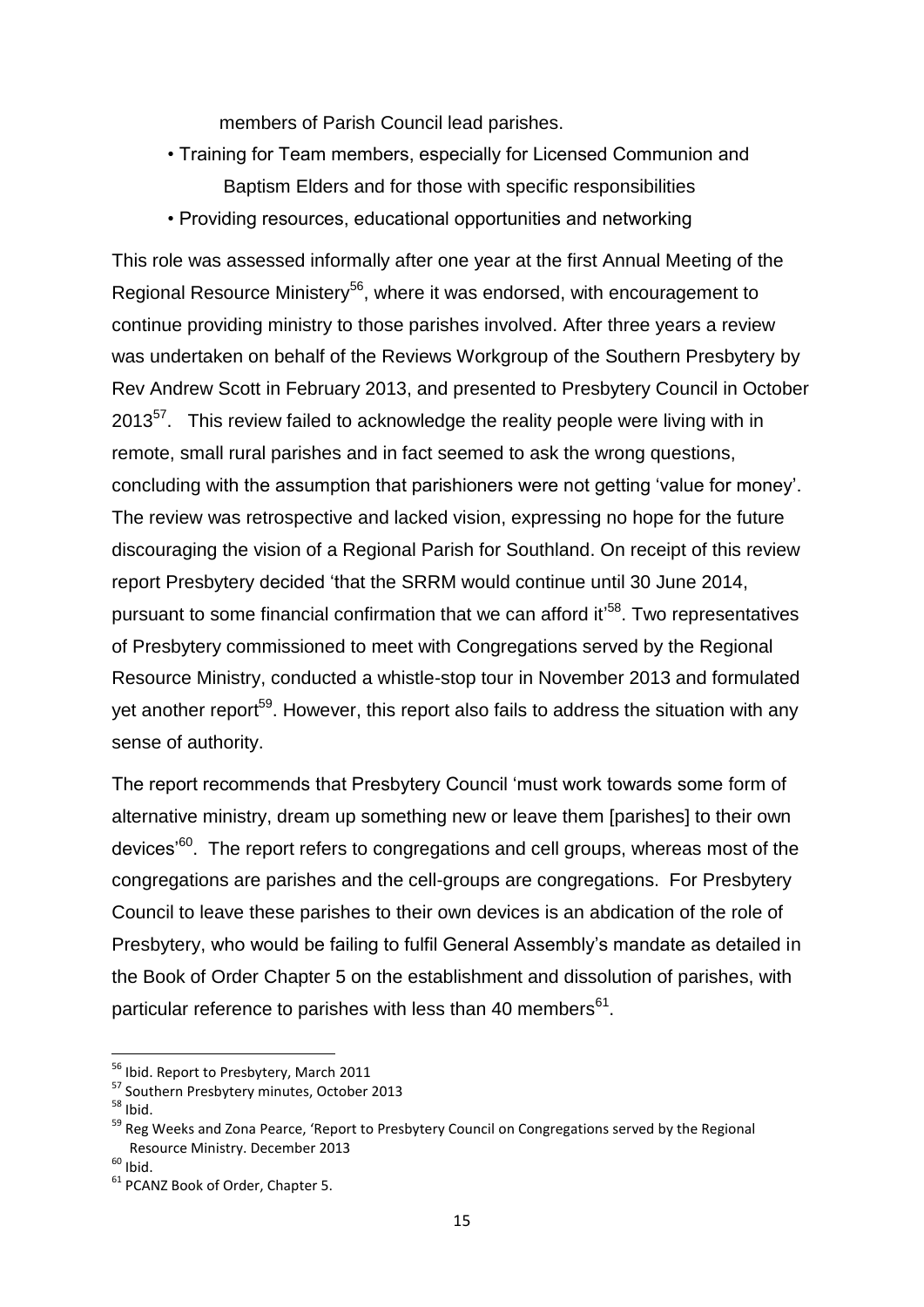Therefore I urge Presbytery Council to think not so much of what can be done today, or of what has been done in the past, but to journey into the future with God, into what is yet unknown.

#### **APPENDIX**

#### **PCANZ Book of Order**

5.4 Application to form a new congregation

(1) Any group of persons may apply to a presbytery to form a new congregation or to be recognised as a congregation. (2) A presbytery may form a new congregation or recognise a group of persons as a congregation either on the application of a group of persons or on its own initiative.

5.5 Matters to be investigated before forming a new congregation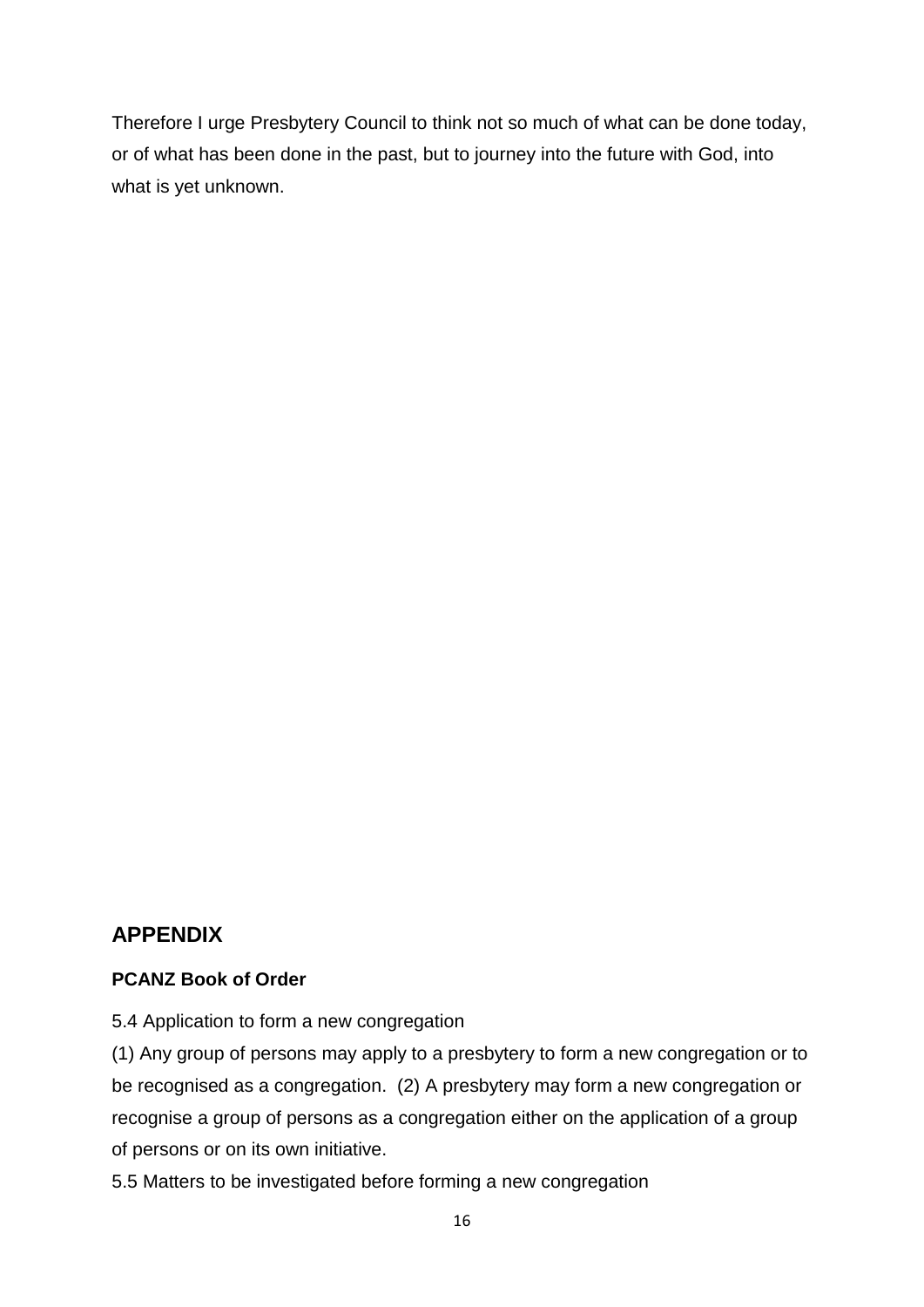(1) If an application is made to a presbytery to form a new congregation or to recognise an existing group of persons as a congregation, or, if a presbytery is considering taking the initiative to do so, the presbytery must give notice to any neighbouring congregation or congregations and investigate all matters relevant to the application or consideration, including the following: (a) the reasons and circumstances which have led to the application, if any, (b) whether the members and associate members of the proposed congregation can comply with section 2, (c) whether there are any existing congregations including those congregations operating under the Act of Commitment which can accommodate the needs of the applicants, (d) whether any neighbouring congregation has any objection, and (e) the resources which the applicants will supply to support the life of the congregation.

5.6 Establishment of a co-operative venture

A presbytery may, in accordance with the Act of Commitment, establish a congregation as a co-operative venture, provided it complies with the procedures agreed by the General Assembly and the other parties to the Act of Commitment. Such a Co-operative Venture must comply with the Procedures for Cooperative Ventures.

5.7 Procedures to be followed before deciding whether to form a new congregation (1) If a neighbouring congregation objects to the formation of a new congregation, the presbytery must have regard to those objections before making a decision.

(2) The presbytery must hear any person who wishes to be heard on the matter.

(3) Before making a decision, a presbytery must consider (a) all relevant information obtained in the course of making its investigations under section 5, (b) any objections or submissions made to it about the matter, and (c) any other matter which the presbytery considers relevant to the application.

(4) If a decision is likely to affect adversely the applicant or any other person or congregation, the presbytery must advise the relevant persons or congregation and give them an opportunity to be heard or make written submissions.

(5) A presbytery must make its final decision at a meeting of the presbytery.

5.8 Implication of decision to form a new congregation

A new congregation formed in accordance with this chapter is entitled to one of the forms of ministry settlement set out in chapter 10.

5.9 Dissolution of a congregation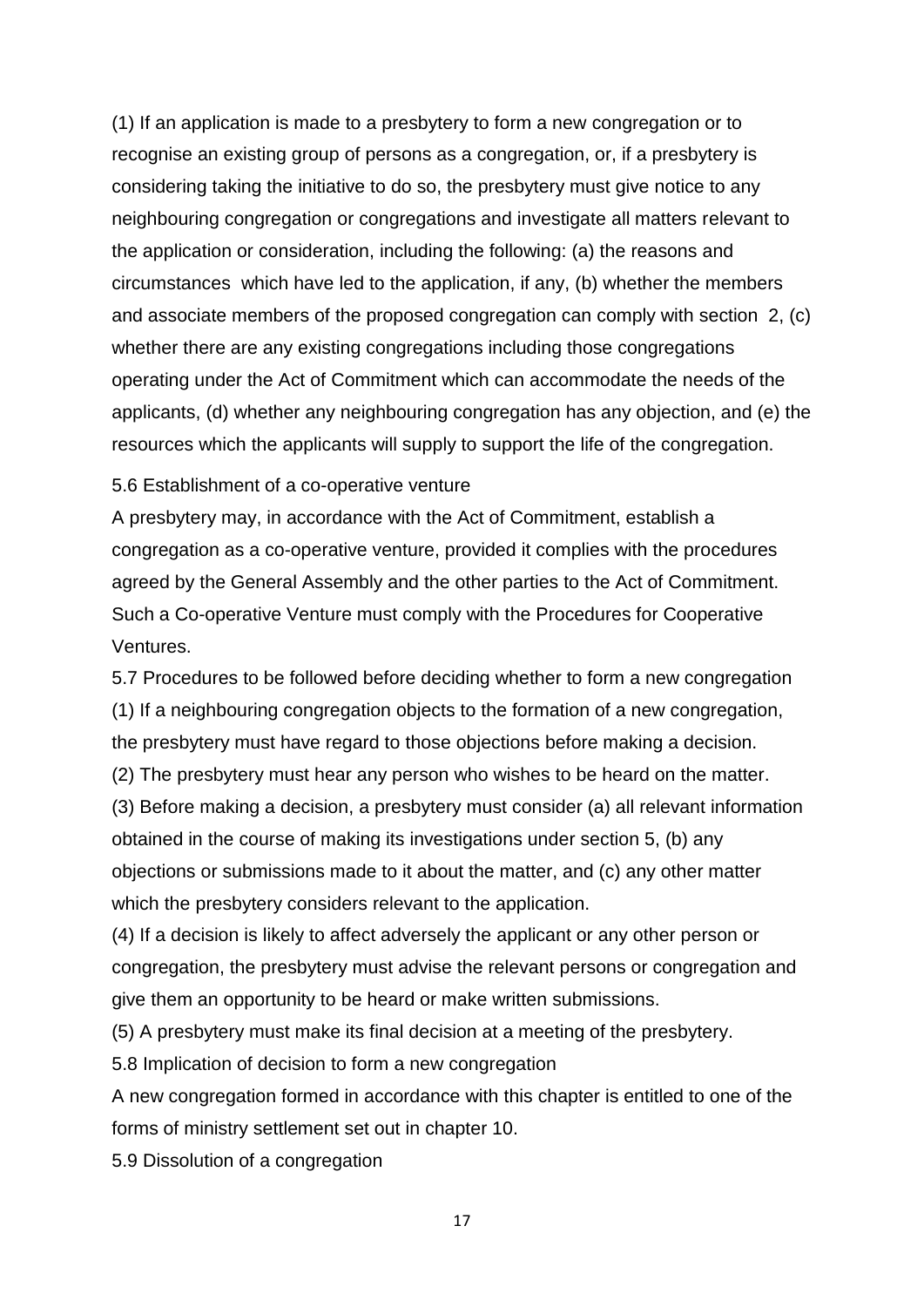(1) A church council may apply to its presbytery to dissolve the congregation, after gaining the approval of at least two-thirds of the members of the congregation present at a duly-called meeting of the congregation.

(2) A second congregational meeting must then be held with a commission of the presbytery to discuss the consequences of dissolution and to provide congregational members with an opportunity for expressing their concerns and hopes should a decision to be dissolved be finalised. (3) At the conclusion of this meeting, a final congregational decision may be made to dissolve. Such a decision must gain the approval of at least two thirds of the members of the congregation present at a duly called meeting of the congregation. (4) In a situation where the second congregational meeting fails to gain the required two-thirds support for dissolution, the presbytery must determine whether or not to initiate the procedure to dissolve the congregation under section 10.

5.10 Dissolution of a congregation on the initiative of presbytery

(1) A presbytery must appoint a commission to review the future of a congregation, with the options of continuing its mission, renewing its life and mission, or if need be, dissolution, where: (a) the total number of adults attending public worship falls below an average of 40 per week for 12 consecutive months; and/or (b) the presbytery has reason to believe that a congregation is no longer fulfilling the expectations for mission contained in section 2.

(2) The presbytery commission for such processes will comprise no more than 5 members, including persons particularly suited for appointment, having regard to: (a) The nature of the congregation under review (b) An understanding of contemporary theological and mission practice (c) The legal and administrative requirements of the Book of Order. The majority of members should be members of presbytery.

(3) The role of the presbytery commission is to enhance the mission of the Church by engaging with a congregation to discern how its life and mission fulfils the functions of a congregation as described in section 5.2 of the Book of Order. It will do this by: (a) informing the congregation that a review is being undertaken (b) state at a congregational meeting the possible outcomes of the review process (c) set a state at which the congregation will report to the commission (d) make a determination as described in section (6)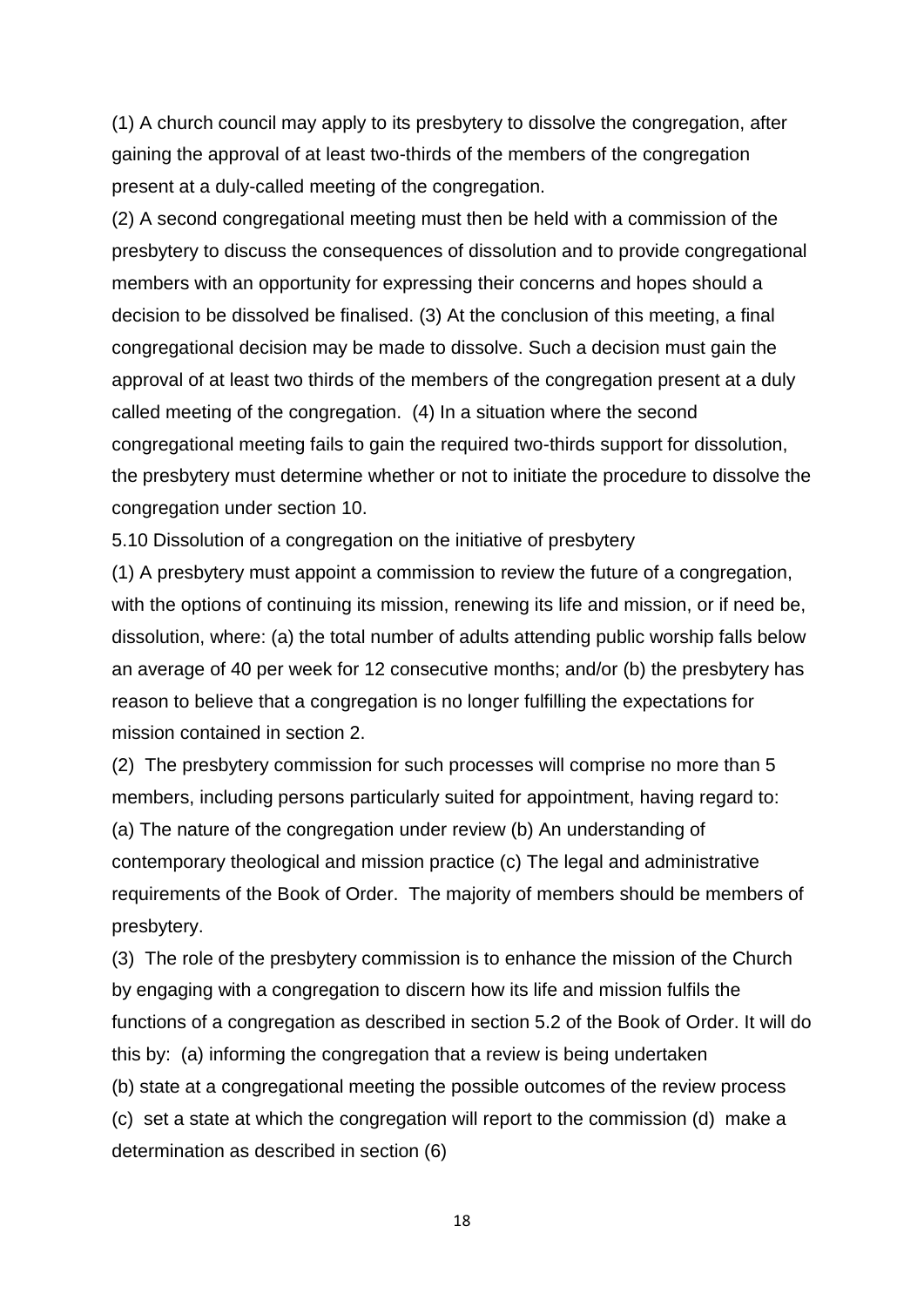(4) A presbytery commission appointed under this section must require the church council to call a congregational meeting in accordance with section 3. The meeting must be chaired by a member of the commission.

(5) The purpose of the meeting called in accordance with subsection 4 is to inform the congregation that a review of the congregation's future has been initiated by the presbytery, and that one option being considered I the review is the dissolution of the congregation. The reasons for the review must be given. The commission must ask the congregation to give a report as to its life and work in fulfilling its functions under section 2. This report may be in both verbal and written forms and must be presented to the commission within three months of the congregational meeting. (6) In its consideration of the report, the commission must decide on one of these three options: (a) that the congregation is fulfilling the functions as set out in section 2 and it should be encouraged to continue in its life and mission (b) that, although some of the functions in section 2 are being met but the viability of the congregation is marginal, the presbytery will work closely with the church council to find creative ways to stimulate its life and mission, and a further review should be undertaken within a defined period (c) that the congregation should be dissolved, and the presbytery ensure the continued pastoral care of the people of the congregation. 5.10A Right of appeal in relation to decision to dissolve a congregation (1) In the event of an appeal where a presbytery commission has decided that a congregation should be dissolved under section 10(6) (c), the presbytery commission must inform the Council of Assembly. The Council must appoint a Congregation Evaluation Commission, which will act as a Commission of the General Assembly. This Congregational Evaluation Commission shall receive the report of the presbytery commission, together with any written submission by the congregation opposing the presbytery commission's decision to dissolve the congregation. (2) The Congregation Evaluation Commission will be appointed by the Council of Assembly and will be convened by a person from the panel of Assembly Judicial Commission members. The commission will comprise between three and five members, including persons particular suited for appointment having regard to 1. an understanding of contemporary theological and mission practice 2. the legal and administrative requirements of the Book of Order. The commission may be a standing commission of the Church and will retain the right to co-opt an extra member particularly suited for appointment having regard to the nature of the